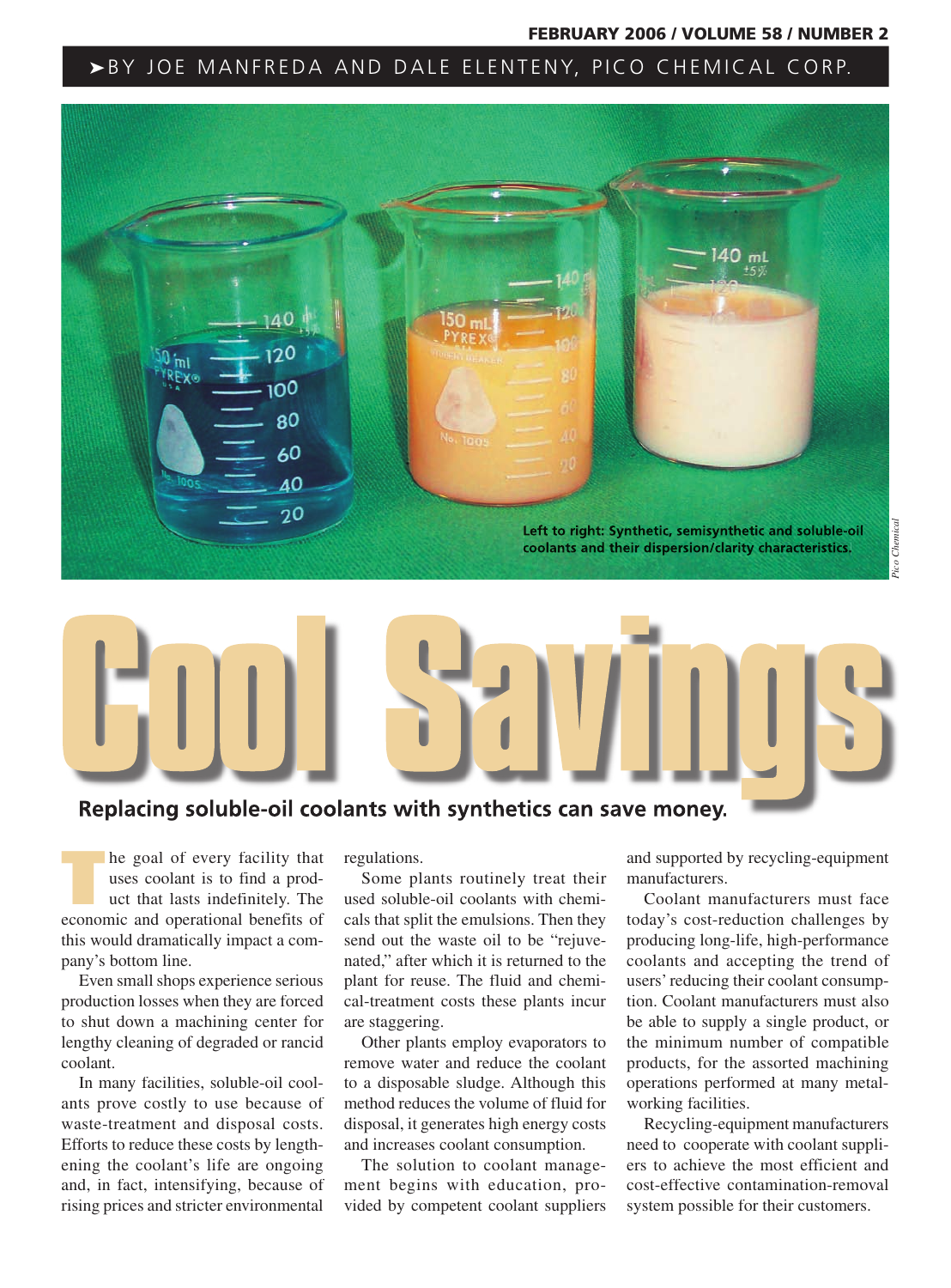### Fluid Types

The three basic types of coolants are:

■ soluble oils, which consist of oil, emulsifiers and other extreme-pressure additives that enhance lubricity, corrosion protection, biological control, wetting and defoaming;

■ semisynthetics, which are soluble oil and synthetic hybrids typically containing less than 30 percent mineral oil; and

■ synthetics, which have no oil and consist of chemical lubricity agents or other additives for corrosion protection, biological control, wetting and defoaming.

Oil-containing coolants are prone to destabilization because of oil's emulsification properties and droplet distribution. Emulsified oil droplets vary in size. The large ones tend to be less stable than the smaller ones. As the soluble oil destabilizes, because of contamination, the larger droplets tend to get even larger and eventually split from the solution. The smaller ones also increase in size. The more oil in the product, the more difficult it becomes for the formulation to remain stable over time.

**Efforts to reduce costs by lengthening coolant life are ongoing and, in fact, intensifying, because of rising prices and stricter environmental regulations.**

Oil and its emulsification properties have been the traditional "Achilles' heel" of coolant formulations. Oil has remained popular because of its historically low price and effective lubricating quality. But new lubrication technology, rising oil prices and stricter environmental regulations governing oil disposal are driving an attitude change in the marketplace.

Oil-containing coolants are often difficult to mix and emulsify in water, especially if the water is hard. Some soluble oils require special mixing equipment to achieve a decent oil



#### **Destabilized soluble oil.**

"bloom," or dispersion. Using proportioners for mixing is a sound practice to control uniform concentration additions and is encouraged, but semisynthetics and synthetics are much easier to solubilize and disperse in water than soluble oils.

#### Tramp Oil

Oil-containing coolants tend to absorb some tramp oil because of the excess emulsifiers built into these products. And, some metal ions can have a negative effect on the emulsifiers and the bond they form with oil. Weak emulsification systems often can entrain metal particles in the coolant, leading to shorter tool life and poorer surface finishes.

Coolant users who have switched from soluble oils to synthetics sometimes are surprised at the increase in tool life and finer part finishes they experience. The reasons for this improvement are new synthetic formulations and more efficient, quicker methods for removing the solids and tramp oil that lead to nonuniform lubrication.

Oil-containing coolants often cannot be treated by microfiltration methods, because the filter will take out the necessary oil along with other entrained ingredients. Because oil-containing coolants often have a wide distribution of oil-droplet-particle sizes and a disparity in electrochemical forces within the fluid, they are subject to the depletion of selected ingredients.

Recently, there has been a move-

ment in the coolant industry to promote micro-emulsion solubles and semisynthetics without petroleum sulfonates. Claims are made that these products are biostable and do not foster foul-smelling, hydrogen-sulfide-gas odors resulting from sulfonate degradation caused by bacterial growth. While these claims are valid in some cases, after prolonged use, the micro-emulsion solutions can foster significant bacterial activity that destabilizes the emulsion and reduces corrosion protection. They also can lead to operational problems such as smoke, oil misting, metal particles being sus-

pended in the solution, oily surfaces, inaccurate refractometer readings and depletion of selected additives.

*Pico Chemical*

Another innovation in coolant chemistry is to substitute vegetable oils for mineral oils in soluble-oil formulations. While vegetable oils break down more rapidly when they enter a waste-treatment system, this property promotes bacterial growth in sumps. And although these solubles offer better lubrication than mineral oils, they are prone to problems such as



separation and tramp-oil absorption.

Vegetable oils are also harder to emulsify and their emulsions tend to exhibit poor stability. As with mineral oils, they can also destabilize due to heat-caused oxidation. This results in oily residues on parts and causes mist to form in the atmosphere.

#### Synthetic is Better

Compared to other coolant types, synthetics facilitate the removal of tramp oil and solid contamination. They also are more resistant to the negative effects of hard water. Synthetic coolants should be formulated such that hydraulic, gear, spindle and way lubricants readily split from the fluid and, thus, can be easily removed by skimming the top of reservoirs or using gravity separation enhancements.

Synthetics offer another distinct advantage. They can be filtered down to 10µm without losing any constituents. And in critical applications—those requiring ultrafine filtration to prevent the creation of unacceptable surface asperities during machining—synthetics can be filtered down to 1µm. Properly formulated synthetics

## **Recycling considerations**

**Regardless of the type of coolant being used, cleans-**<br> $\mathbf{R}$  and recycling should be investigated and implemented after coolant cost and other cost considerations, such as downtime and waste disposal, are analyzed.

Setting up a recycling system should be done after in-depth consultation with operational/maintenance management, the fluid supplier and the equipment supplier. The key points to keep in mind as plant personnel plan and execute a recycling program are:

■ Keep it as simple as possible; do not overburden shop personnel.

■ Make sure everyone understands the objectives and how the program is going to be implemented and function. Although returning the coolant to its original condition is not practical, "refreshing" it is.

■ Spell out the responsibilities and duties of each party and make them part of the quality program.

■ Make sure communications among plant, chemical and equipment personnel are clear.

■ Do a thorough survey of the coolant systems and their locations, the products used and the space considerations

have fewer sources for bacteria to thrive on and rarely produce objectionable odors—even after long-term recycling or extended downtimes.

To achieve the ultimate goal of a zero waste stream, or at least significantly reduce all disposable fluid volume, the application of a synthetic needs to be coordinated with the use of all other water-based cleaners and corrosion preventives in a facility. The selection of a coolant should take into account what is coming in from the previous process and where the coolant is going in the next process. Because fluids are carried over from one process to another, even water-based fluids should be recycled.

Earlier-generation synthetics exhibited performance drawbacks, such as limited lubrication capability and the tendency to remove paint, leave sticky residues on surfaces and harm workers' skin. Many of these problems have been overcome. For example, most machine builders now use more chemically resistant paints, such as epoxies. And modern synthetics are able to provide adequate lubrication to allow

> so that the coolant can be moved by mobile transport or a pumping and piping system, if necessary.

> ■ Analyze makeup and addition methods to assure that convenience and safety issues are covered.

> ■ Use survey data supplied by manufacturers to determine the optimal coolant for all machining systems.

> ■ Review documentation of coolant practices, experiences and control results, especially any biological activity.

■ Have the coolant supplier analyze the process water.

■ Make sure the recycling equipment has low maintenance requirements and is compatible with all coolants, if there is more than one.

■ Make sure any electrical components are well protected from the coolant's water and the associated vapors. Some separators circumvent liquid-related problems because they run off the compressed air available in many shops.

Lastly, management must commit enough funds for capital investments and manpower to effectively carry out the program.

—*J. Manfreda and D. Elenteny*

**The Microseparator CF85SD is a centrifuge for separating out fines and other solids from coolant, oil or water without the use of a consumable filter media.**

the cutting of aluminum and even hard stainless grades.

Although slightly more water tends to evaporate from synthetics, this is not a serious drawback.

A coolant's chemistry, especially its stability under the ever-changing conditions and ingress of contamination, is one of the key elements in developing a sound recycling program. The equipment chosen is critically important to ensure efficient contamination removal without selectively removing any cool-